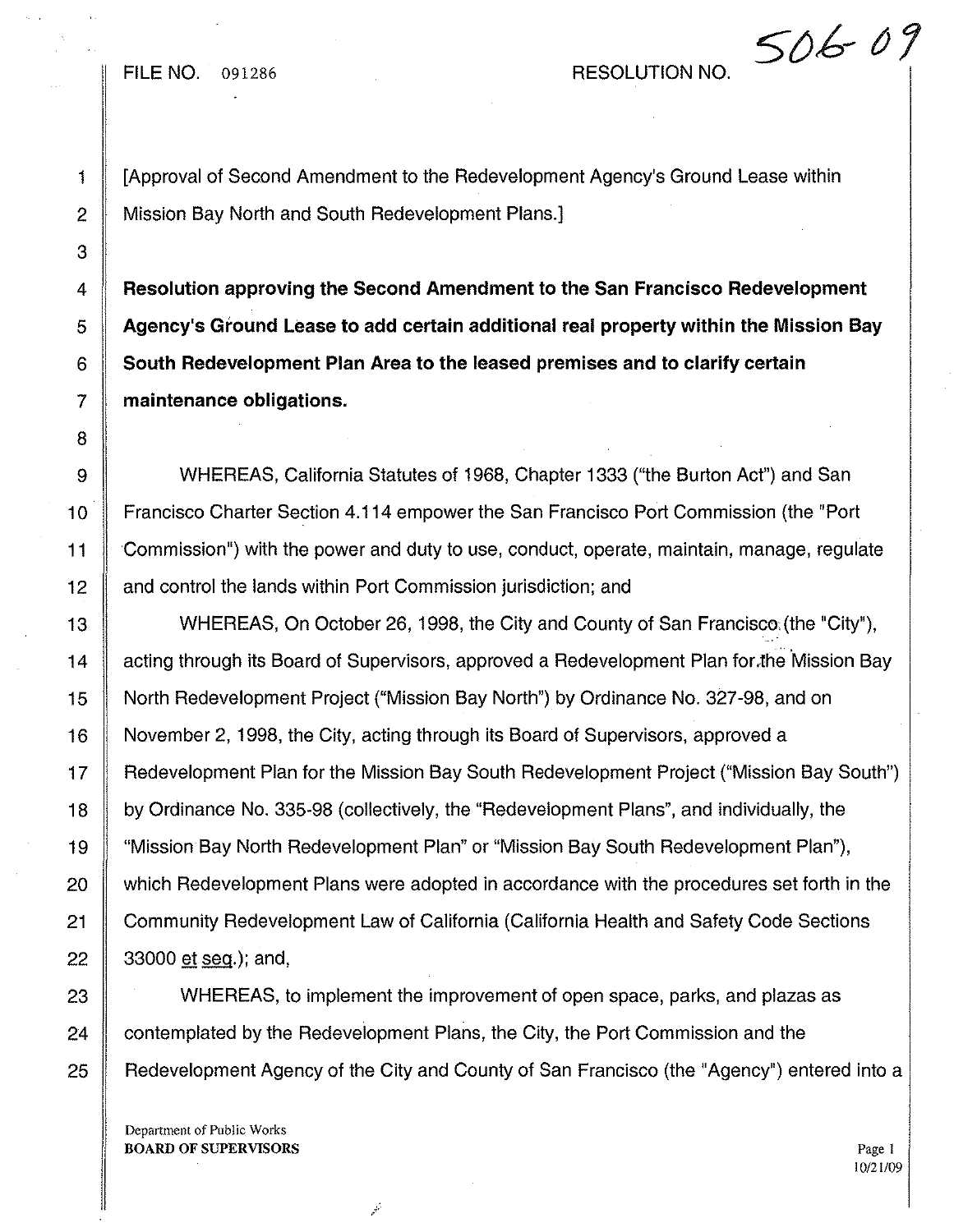1 number of agreements, including a Ground Lease, dated for reference purposes only as of 2 November 16, 2001 and amended by a First Amendment to Agency Ground Lease, dated 3 June 29, 2006 (as so amended, the "Ground Lease"), under which the City and the City acting 4 by and through the Port Commission leased certain open space, parks and plazas in the 5 Mission Bay North Plan Area and the Mission Bay South Plan Area to the Agency; and 6 WHEREAS, On July 19, 1999, the City, the Port Commission, and Catellus

7 DevelopmentCorporation entered into an interim lease for portions of the open space (the 8 | "Developer Master Lease"); and

9 WHEREAS, The Ground Lease is designed to become effective over the various 10 increments of open space, parks and plazas comprising the Ground Lease premises in 11 **phases, following the date that City receives notice that the tenant under the Developer** 12 | Master Lease elects to terminate the Developer Master Lease with respect to such increment 13  $\parallel$  (an "Agency Lease Notice") and on the respective dates that the City, the Port Commission 14 and the Agency initial and date written legal descriptions of the affected increments of the 15 premises and attach such descriptions to the Ground Lease as part of Exhibit B (the "Exhibit B 16 | Attachment Process"); and

17 WHEREAS, An area in Mission Bay South referred to in Exhibit A to the Ground Lease 18 as "P21" is under the jurisdiction of the Port Commission, and

19 WHEREAS, In a letter dated April 23, 2002, Catellus provided an Agency Lease Notice 20 **igns** in accordance with Section 3.2.1 of the Developer Master Lease, electing to terminate the 21 Developer Master Lease over "P21", as described in such Agency Lease Notice; and,

22 WHEREAS, as contemplated by the Mission Bay South Redevelopment Plan and  $\parallel$  related documents, a portion of such "P21" area has been improved with a boat trailer parking lot (the "Parking Lot") which is used in connection with a nearby boat launch which is under  $\parallel$  the Port's jurisdiction; and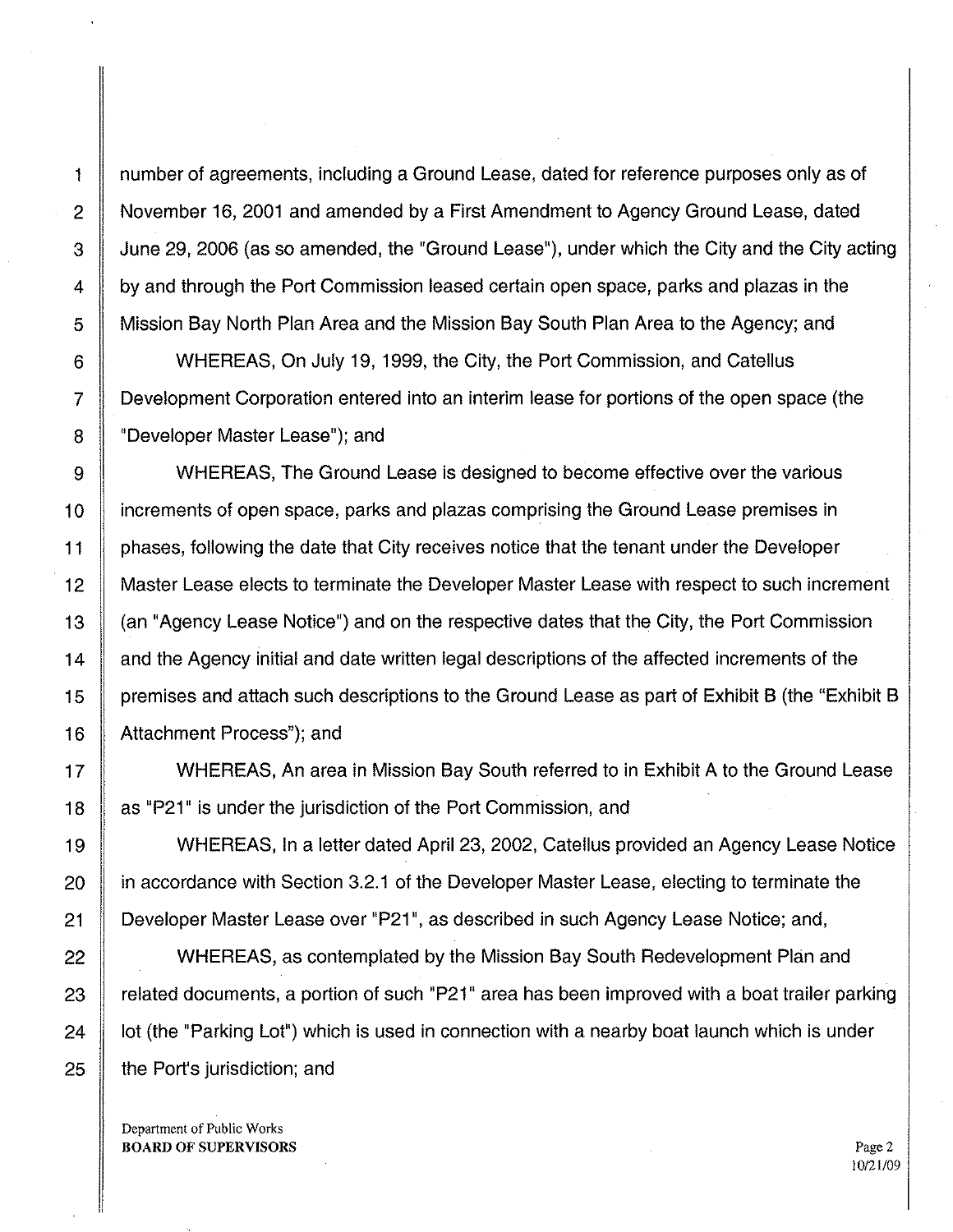1 WHEREAS, For the reasons set forth in the proposed Second Amendment to Ground 2 Lease, a copy of which is on file with the Clerk of the Board of Supervisors in File No.  $0.091286$ 3 | (the "Second Amendment to Ground Lease"), the City, the Port Commission and the Agency 4 have determined that the Parking Lot should remain under the direct control of the Port 5 Commission and not be leased to the Agency under the Ground Lease then subleased or 6 Sublicensed back to the Port Commission, and that, consequently, for the purposes of the 7 Ground Lease Park P21 should be comprised of only those portions of "P21" which will be 8 controlled and maintained by the Agency, which areas are depicted as "Park P21- Area 1" 9 and "Park P21 - Area 2" on Exhibit B-4-1 attached to the Second Amendment to Ground 10 Lease, and

11 WHEREAS, On or about May 2008, the Port, the Agency and the City's Department of 12 Public Works reached agreement on the allocation of certain maintenance responsibilities with 13 respect to portions of the premises under the Ground Lease and certain adjacent land and 14 improvements (including sidewalks, seawalls, riprap and trees), as more particularly detailed 15 in the Second Amendment to Ground Lease; and

16 WHEREAS, the City, the Port Commission and the Agency have determined that the 17 | Ground Lease can be amended more effectively for certain parcels, such as the parcel known 18 As Park P21, by means of traditional amendments to the Ground Lease adding descriptions of 19 the affected portions of the premises rather than by the Exhibit B Attachment Process, and all 20 | parties presently desire to amend the Ground Lease to allow for such process; and

21 WHEREAS, In a letter dated September 9, 2009, a copy of which is on file with the 22 Clerk of the Board of Supervisors in File No. 091286 and which letter is incorporated herein  $23$  by reference as though fully set forth herein, the Executive Director of the Port Commission 24 determined that the Second Amendment to Ground Lease is consistent with the State Public 25 Trust and recommended execution of the Second Amendment to Ground Lease.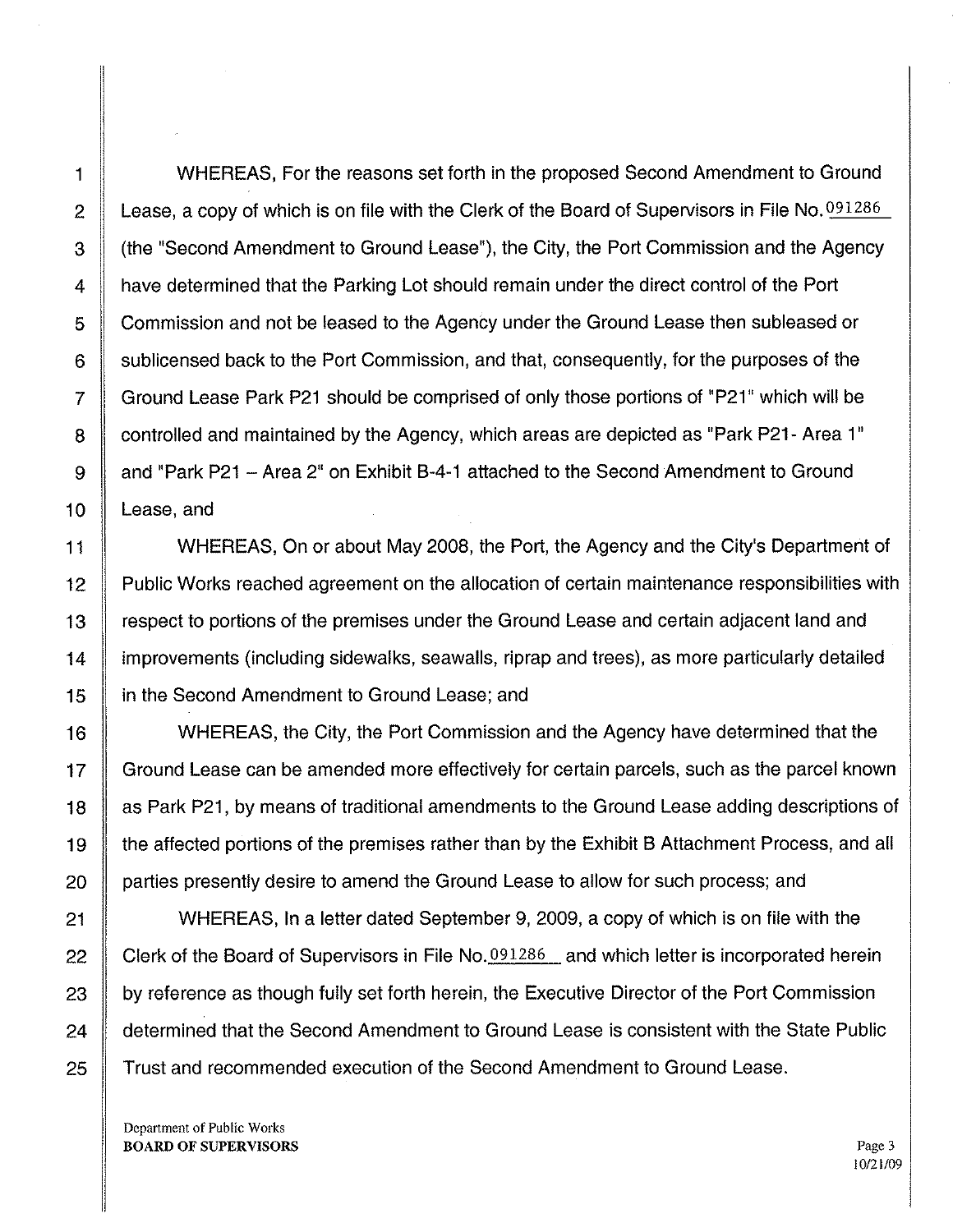1 WHEREAS, The Ground Lease contemplates that the Ground Lease will become 2 effective as to Park P21 following City's receipt of an Agency Lease Notice with respect to 3 Such space, which Agency Lease Notice has been received; and

4 WHEREAS, The Second Amendment to Ground Lease is necessary in order for the 5 **Port Commission to effectively operate and maintain the Parking Lot and for the Agency to** 6 | effectively operate and maintain the facilities with the limits of Mission Bay Park P21, as 7 defined in the Second Amendment to Ground Lease and in order to document the respective 8 **If maintenance obligations of the Port, the Agency and the City's Department of Public Works;** 9 | now, therefore, be it

10 **RESOLVED, That the Board of Supervisors approves the Second Amendment to** 11 Ground Lease; and, be it

12 **FURTHER RESOLVED, That, notwithstanding the fact that the Parking Lot will not be** 13 | added to the Ground Lease, the Parking Lot shall be considered open space under the 14 | Mission Bay South Redevelopment Plan; and, be it

15 FURTHER RESOLVED, That the Board of Supervisors authorizes the Executive 16 Director of the Port ("Executive Director") and the City's Director of Property ("Director") to 17 **execute the Second Amendment to Ground Lease**, in a form approved by the City Attorney, 18 I including all exhibits and in substantially the form of the Second Amendment to Ground Lease 19  $\parallel$  on file with the Clerk of the Board of Supervisors in File No. 091286 ; and, be it

20 **FURTHER RESOLVED, That the Board of Supervisors authorizes the Executive** 21 Clic Director and Director, in consultation with the City Attorney, to enter into any additions, 22 Amendments or other modifications to the Ground Lease (including, without limitation, 23 preparation and attachment of, or changes to, any and all of the exhibits and ancillary  $24$   $\parallel$  agreements) that the Executive Director and Director jointly determine, in consultation with the 25 | City Attorney, are in the best interests of the City, do not materially increase the obligations or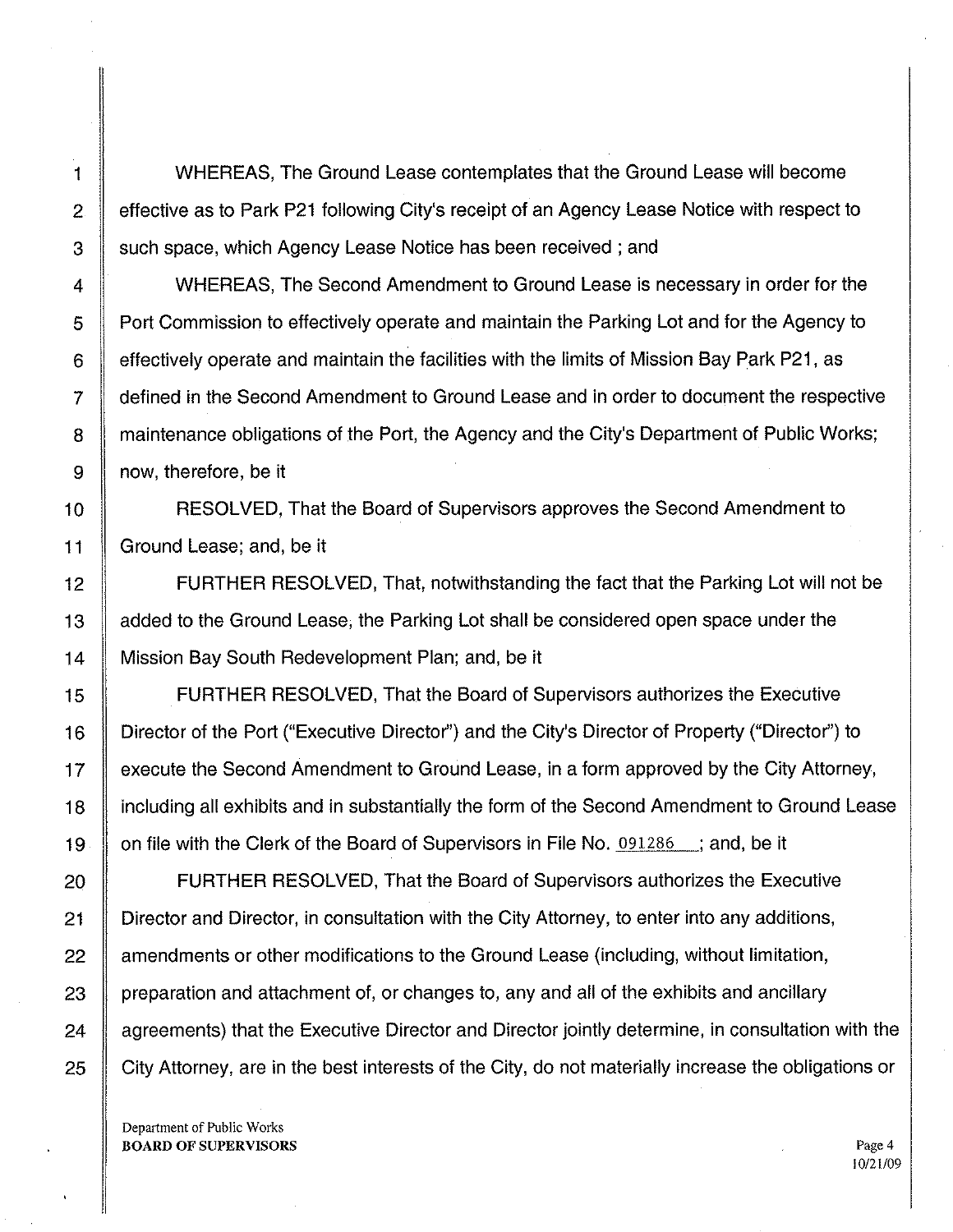1 | liabilities of the City, are consistent with the Mission Bay South Redevelopment Plan, the 2 Ground Lease and other documents entered into by the City in connection therewith and are 3 | necessary or advisable to effectuate the proposed transaction authorized by this Resolution.